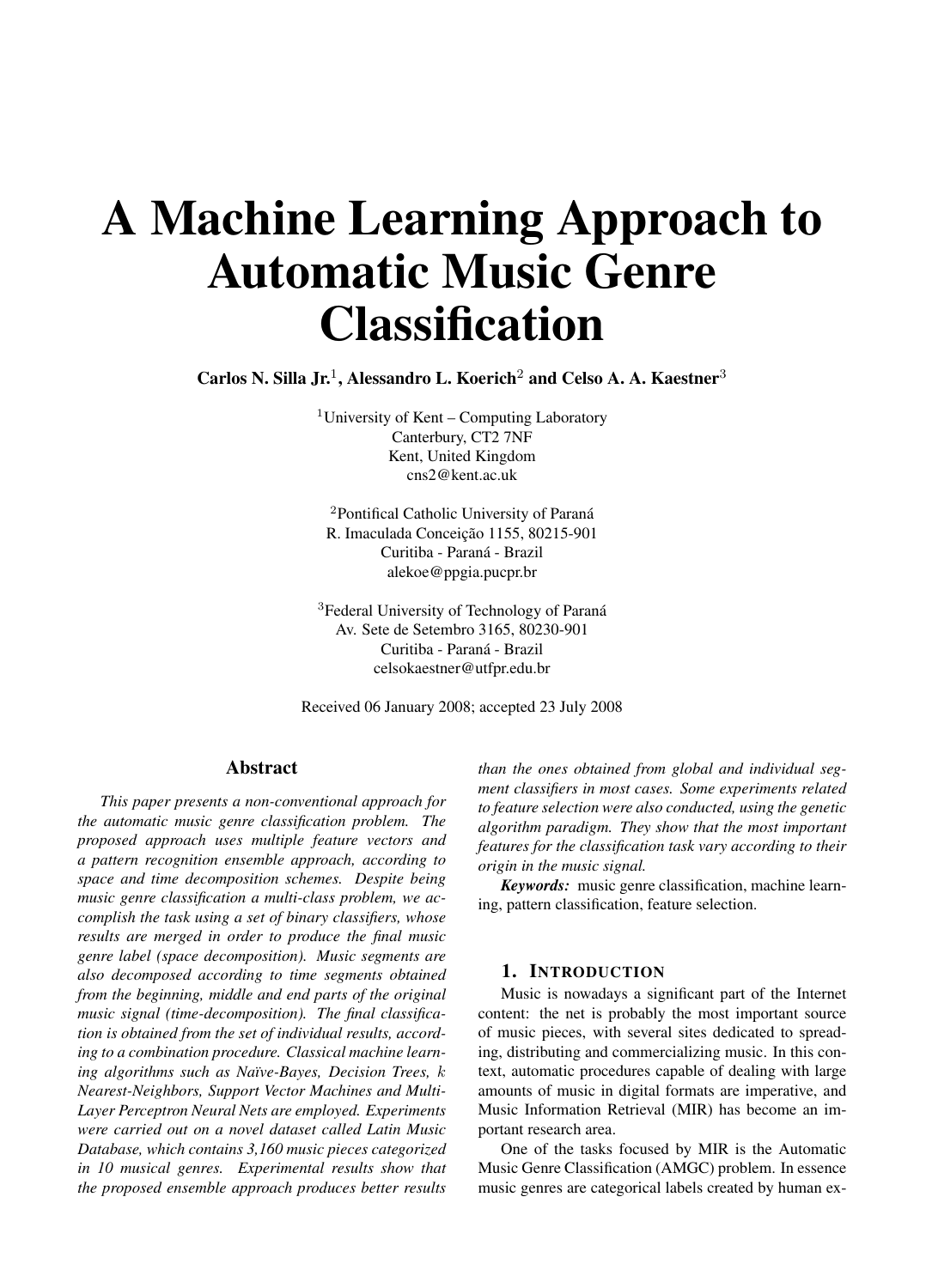perts in order to identify the style of the music. The music genre is a descriptor that is largely used to organize collections of digital music. It is not only a crucial metadata in large music databases and electronic music distribution (EMD) [1], but also the most frequent item used in search queries, as pointed by several authors [8], [20], [30], [35], [36].

Up to now the standard procedure for organizing music content is the manual use of meta information tags, such as the ID3 tags associated to music coded in MPEG-1 Audio Layer 3 (MP3) compression format [15]. This metadata includes song title, album, year, track number and music genre, as well as other specific details of the file content. The music genre information, however, is usually incomplete and inaccurate, since it depends on human subjectiveness. As there is no industrial standard, more confusion arises: for example, the same music piece is indicated as belonging to different music genres according to different EMD sites, due to different interpretation and/or different codification schemes [19].

We emphasize that AMGC also poses an interesting research problem from a pattern recognition perspective. Music can be considered as a high-dimensional digital time-variant signal, and music databases can be very large [2]; thus, it offers a good opportunity for testing nonconventional pattern recognition approaches.

As each digital music segment can be associated to a vector representative, by applying some extracting procedure to calculate appropriate feature values, to put this problem as a classical classification task in the pattern recognition framework is straightforward [28]. Typically a music database (as in a EMD) contains thousands of pieces from dozens of manually-defined music genres [1], [23], [32] characterizing a complex multi-class problem.

In this paper we present a non-conventional machine learning approach to the AMGC problem. We use the ensemble approach [7], [17] based on both *space* and *time* decomposition schemes. Firstly, the AMGC problem is naturally multi-class; as pointed in the literature [7], [12], inter class similarity / extra class distinction are inversely proportional to the number of classes involved. This situation can be explained by considering that is difficult to most classifiers to construct an adequate separation surface among the classes [24]. One solution is to decompose the original multi-class problem space as a series of binary classification problems, where most of the known classifiers work better, and to merge the obtained results in order to produce the final result. Secondly, as music is a time-varying signal, several segments can be employed to extract features, in order to produce a set of feature vectors that characterizes a decomposition of the original signal according to the time dimension. We employ an ensemble approach that encompasses both decompositions: classifiers are applied to space-time partial views of the music, and the obtained classification results are merged to produce the final class label.

We also conduct some experiments related to feature selection, employing a genetic algorithm framework, in order to show the relation between the relative importance of each feature and its origin in the music signal.

This paper is organized as follows: section 2 presents a formal view of the problem and summarize the results of several research works in automatic music genre classification; section 3 presents our proposal, based on spacetime decomposition strategies, describing also the employed features, classification and results combination algorithms; section 4 presents the employed dataset and the experimental results obtained with the space-time decomposition; section 5 describes the employed feature selection procedure, and the obtained experimental results; finally, section 6 presents the conclusions of our work.

# 2. PROBLEM DEFINITION AND RELATED WORKS

Nowadays the music signal representation is no longer analogous to the original sound wave. The analogical signal is sampled, several times per second, and transformed by an analogous-to-digital converter into a sequence of numeric values in a convenient scale. This sequence represent the digital audio signal of the music, and can be employed to reproduce the music [15].

Hence the digital audio signal can be represented by a sequence  $S = \langle s_1, s_2 \dots s_N \rangle$  where  $s_i$  stands for the signal sampled in the instant  $i$  and  $N$  is the total number of samples of the music. This sequence contains a lot of acoustic information, and features related to timbral texture, rhythm and pitch content can be extracted from it. Initially the acoustic features are extracted from short frames of the audio signal; then they are aggregated into more abstract segment-level features [2]. So a feature vector  $\overline{X} = \langle x_1, x_2 \dots x_D \rangle$  can be generated, where each feature  $x_j$  is extracted from S (or some part of it) by an appropriate extraction procedure.

Now we can formally define the AMGC problem as a pattern classification problem, using segment-level features as input. From a finite set of music genres  $G$  we must select one class  $\hat{g}$  which best represents the genre of the music associated to the signal  $S$ .

From a statistical perspective the goal is to find the most likely  $\hat{g} \in \mathcal{G}$ , given the feature vector X, that is

$$
\hat{g} = \arg\max_{g \in G} P(g|\bar{X})
$$

where  $P(g|X)$  is the *a posteriori* probability that the music belong to the genre  $g$  given the features expressed by  $\overline{X}$ . Using the Bayes' rule the equation can be rewritten as

$$
\hat{g} = \arg \max_{g \in G} \frac{P(\bar{X}|g).P(g)}{P(\bar{X})}
$$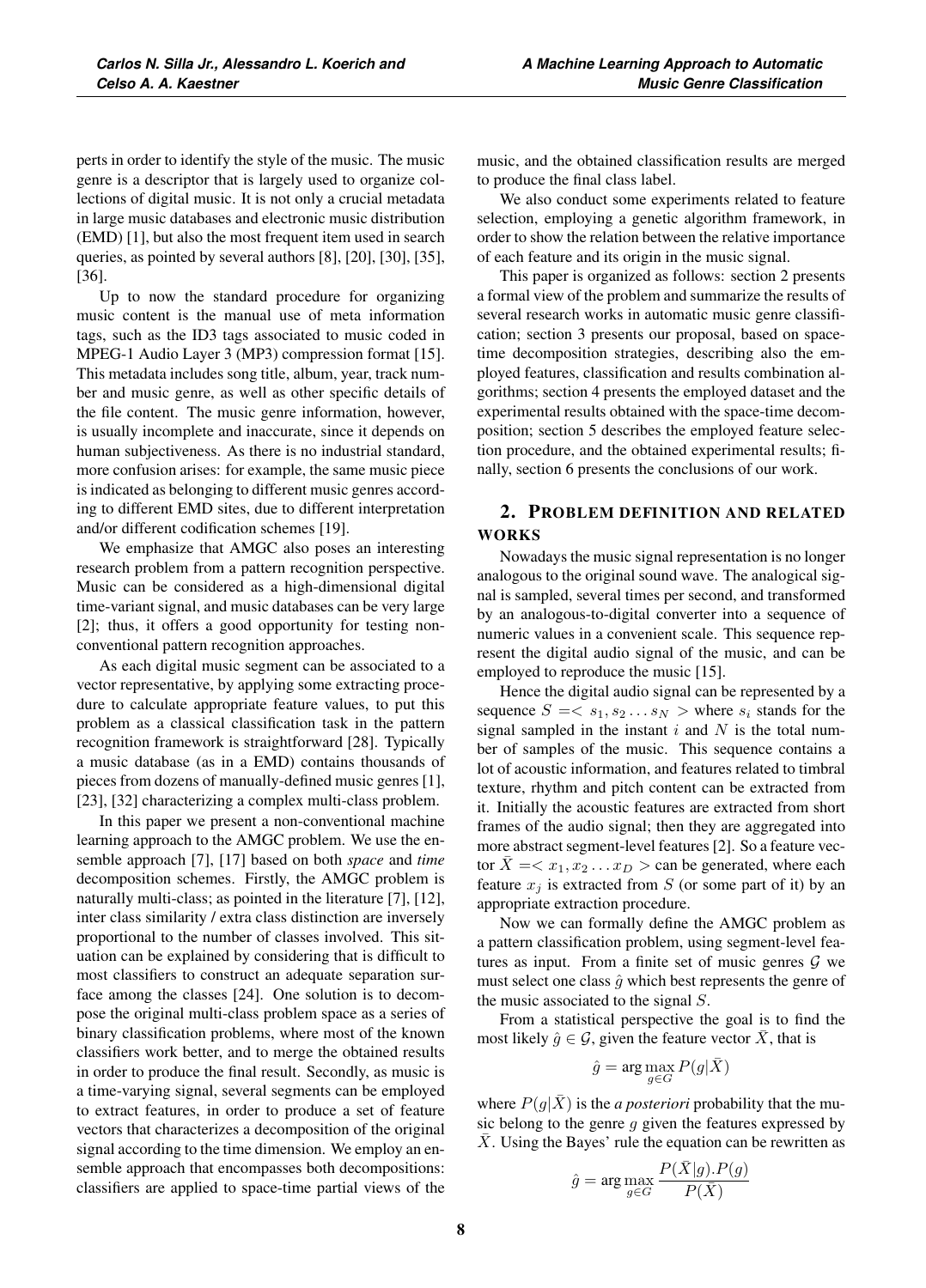where  $P(\bar{X}|g)$  is the probability in which the feature vector  $\overline{X}$  occurs in class g,  $P(g)$  is the *a priori* probability of the music genre  $g$  (which can be estimated from frequencies in the database) and  $P(\bar{X})$  is the probability of occurrence of the feature vector  $\bar{X}$ . The last probability is in general unknown, but if the classifier computes the likelihoods of the entire set of genres, then  $\sum_{g \in \mathcal{G}} P(g|\bar{X}) = 1$ <br>and we can obtain the desired probabilities for each  $g \in \mathcal{G}$ and we can obtain the desired probabilities for each  $g \in \mathcal{G}$ by

$$
P(g|\bar{X}) = \frac{P(\bar{X}|g).P(g)}{\sum_{g \in \mathcal{G}} P(\bar{X}|g).P(g)}
$$

The AMGC problem was initially defined in the work of Tzanetakis and Cook [35]. In this work a comprehensive set of features was proposed to represent a music piece. These features are obtained from a signal processing perspective, and include timbral texture features, beat-related features and pitch-related features. As classification procedures they employ Gaussian classifiers, Gaussian mixture models and the  $k$  Nearest-Neighbors  $(k-NN)$  classifier. The experiments occur in a database called GTZAN, that include <sup>1</sup>, <sup>000</sup> samples from ten music genres, with features extracted from the first 30 seconds of each music. Obtained results indicate an accuracy of about 60% using a ten-fold cross validation procedure. The employed feature set has become of public use, as part of the MARSYAS framework (Music Analysis, Retrieval and SYnthesis for Audio Signals, available at http://marsyas.sourgeforge.net/), a free software platform for developing and evaluating computer audio applications [35].

Kosina [19] developed MUGRAT (MUsic Genre Recognition by Analysis of Texture, available at http://kyrah.net/mugrat), a prototypical system for music genre recognition based on a subset of the features given by the MARSYAS framework. In this case the features were extracted from 3-second segments randomly selected from the entire music signal. Experiments were carried out in a database composed by 186 music samples belonging to 3 music genres. Employing a 3-NN classifier Kosina obtains an average accuracy of <sup>88</sup>.35% using a ten-fold cross-validation procedure. In this work the author also confirms that manually-made music genre classification is inconsistent: the very same music pieces obtained from different EMD sources were differently labeled in their ID3 genre tag.

Li, Ogihara and Li [21] present a comparative study between the features included in the MARSYAS framework and a set of features based on Daubechies Wavelet Coefficient Histograms (DWCH), using also other classification methods such as Support Vector Machines (SVM) and Linear Discriminant Analysis (LDA). For comparison purposes they employ two datasets: (a) the original dataset of Tzanetakis and Cook (GTZAN), with features extracted from the beginning of the music signal, and (b) a dataset composed by 755 music pieces of 5 music genres, with features extracted from the interval that goes from second 31 to second 61. Conducted experiments show that the SVM classifier outperforms all other methods: in case (a) it improves accuracy to 72% using the original feature set and to 78% using the DWCH feature set; in case (b) the results were  $71\%$  for the MARSYAS feature set and 74% to the DWCH feature set. The authors also evaluate some space decomposition strategies: the original multi-class problem (5 classes) was decomposed in a series of binary classification problems, according to a One-Against-All (OAA) and Round-Robin (RR) strategies (see Section 3.1). The best results were achieved with SVM and OAA space decomposition using DWCH feature set. Accuracy was improved by 2 to 7% according to employed feature set – DWCH and MARSYAS respectively – in the dataset (a), and by 2 to  $4\%$  in dataset (b).

Grimaldi, Cunningham and Kokaram [13], [14] employ a space decomposition strategy to the AMGC problem, using specialized classifiers for each space vision and an ensemble approach to obtain the final classification decision. The authors decompose the original problem according to OAA, RR – called pairwise comparison [12] – and random selection of subspaces [16] methods. They also employ different feature selection procedures, such as ranking according to information gain (IG) and gain ratio (GR), and Principal Component Analysis (PCA). Experiments were conducted in a database of 200 music pieces of 5 music genres, using the  $k$ -NN classifier and a 5-fold cross validation procedure. The feature set was obtained from the entire music piece, using discrete wavelet transform (DPWT). For  $k$ -NN classifier the PCA analysis proves to be the most effective feature selection technique, achieving an accuracy of 79%. The RR ensemble approach scores 81% for both IG and GR, showing to be an effective ensemble technique. When applying a forward sequential feature selection based on the GR ranking, the ensemble scores 84%.

The work of Meng, Ahrendt and Larsen [27] deals with the relative importance of the features. They employ features based on three time scales: (a) short-term features, computed over 30 milliseconds windows, and related to timbral texture; (b) middle-term features, obtained from 740 milliseconds windows and related to modulation and/or instrumentation; and (c) long-term features, computed over <sup>9</sup>.<sup>62</sup> seconds windows and related to beat pattern and rhythm. They use two classifiers: a single layer neural net and a Gaussian classifier based on the covariance matrix. They performed experiments on two datasets, the first one with 100 music pieces from 5 music genres and the second with 354 music pieces from 6 music genres. The evaluation of the experiments shows that a combination of middle and long-term features produce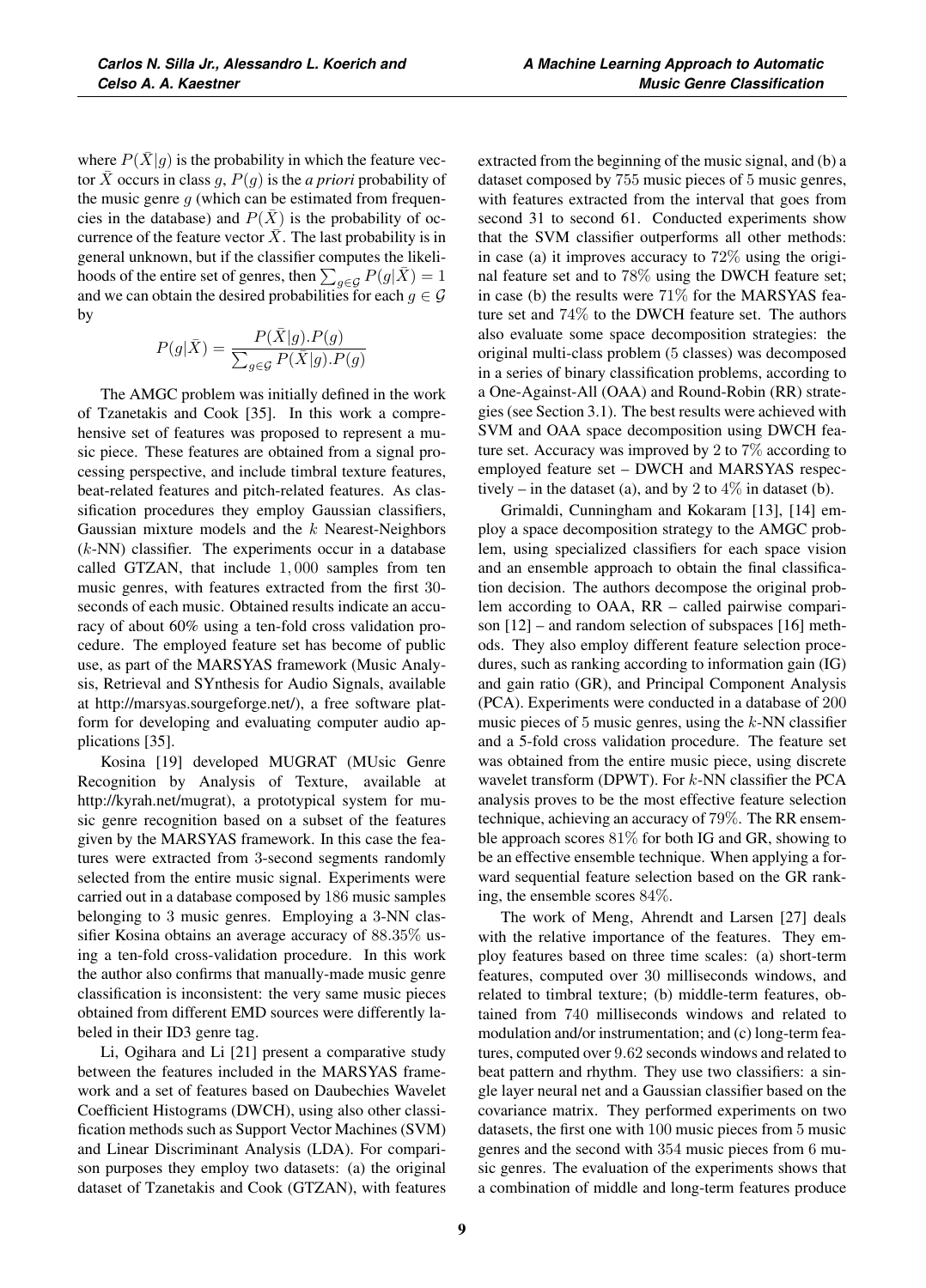better results for classification.

Yaslan and Catalpete [38] employ a large set of classifiers to study the problem of feature selection in the AMGC problem. They use the linear and quadratic discriminant classifiers, the Naïve-Bayes classifier, and variations of the  $k$ -NN classifier. They employ the GTZAN database and the MARSYAS framework [35] for feature extraction. The features were analyzed according to groups, for each one of the classifiers. They employ the Forward Feature Selection (FFS) and Backward Feature Selection (BFS) methods, in order to find the best feature set for the problem. These methods are based on guided search in the feature space, starting from the empty set and from the entire set of features, respectively. They report positive results in the classification with the use of the feature selection procedure.

Up to now most researchers attack the AMGC problem by ensemble techniques using only space decomposition. We emphasize that these techniques employ different views of the feature space and classifiers dedicated to these subspaces to produce partial classifications, and a combination procedure to produce the final class label. Furthermore the features used in these works are selected from one specific part of the music signal or from the entire music signal.

One exception is the work of Bergstra et al. [2]. They use the ensemble learner AdaBoost [11] which performs the classification iteratively by combining the weighted votes of several weak learners. Their model uses simple decision stumps, each of which operates on a single feature dimension. The procedure shows to be effective in three music genre databases (Magnatune, USPOP and GTZAN), winning the music genre identification task in the MIREX 2005 (Music Information Retrieval EXchange) [9]. Their best accuracy results vary from 75 to 86% in these databases.

The first work that employs time decomposition using regular classifiers applied to complete feature vectors was proposed by Costa, Valle Jr. and Koerich [4]. This work presents experiments based on ensemble of classifiers approach that uses three time segments of the music audio signal, and where the final decision is given by the majority vote rule. They employ a MLP neural net and the  $k$ -NN classifiers. Experiments were conducted on a database of 414 music pieces of 2 genres. However, final results regarding the quality of the method for the classification task were inconclusive. Koerich and Poitevin [18] employ the same database and an ensemble approach with a different set of combination rules. Given the set of individual classifications and their corresponding score – a number associated to each class also obtained from the classification procedure – they use the maximum, the sum and pondered sum, product and pondered product of the scores to assign the final class. Their experiments show better results than the individual classifications when using two segments and the pondered sum and the pondered product as result combination rules.

# 3. THE SPACE-TIME DECOMPOSITION APPROACH

In this paper we evaluate the effect of using the ensemble approach in the AMGC problem, where individual classifiers are applied to a special decomposition of the music signal that encompasses both space and time dimensions. We use feature space decomposition following the OAA and RR approaches, and also features extracted from different time segments [31], [33], [34]. Therefore several feature vectors and component classifiers are used in each music part, and a combination procedure is employed to produce the final class label for the music.

## 3.1. SPACE DECOMPOSITION

Music genre classification is naturally a multi-class problem. However, we employ a combination of the results given by binary classifiers, whose results are merged afterwards in order to produce the final music genre label.

This procedure characterizes a *space decomposition* of the feature space, since features are used according to different views of the problem space. The approach is justified because for two class problems the classifiers tend to be simple and effective. This point is related to the type of the separation surface constructed by the classifier, which are limited in several cases [24].

Two main techniques are employed to produce the desired decomposition: (a) in the *one-against-all* (OAA) approach, a classifier is constructed for each class, and all the examples in the remaining classes are considered as negative examples of that class; and (b) in the *round-robin* (RR) approach, a classifier is constructed for each pair of classes, and the examples belonging to the other classes are discarded. Figures 1 and 2 schematically illustrate these approaches. For a  $M$ -class problem ( $M$  music genres) several classification results arise: according to the OAA technique M class labels are produced, whereas for the RR technique  $M(M - 1)/2$  class labels are generated. These labels are combined according to a decision procedure in order to produce the final class label.

We emphasize that the decomposition here is made only by manipulating the instances in the considered database: relabeling conveniently the negative examples in the OAA approach, and discarding the examples of the non-considered classes in the RR approach. Hence, each one of the generated classification problem follows exactly the formal description presented in the previous section.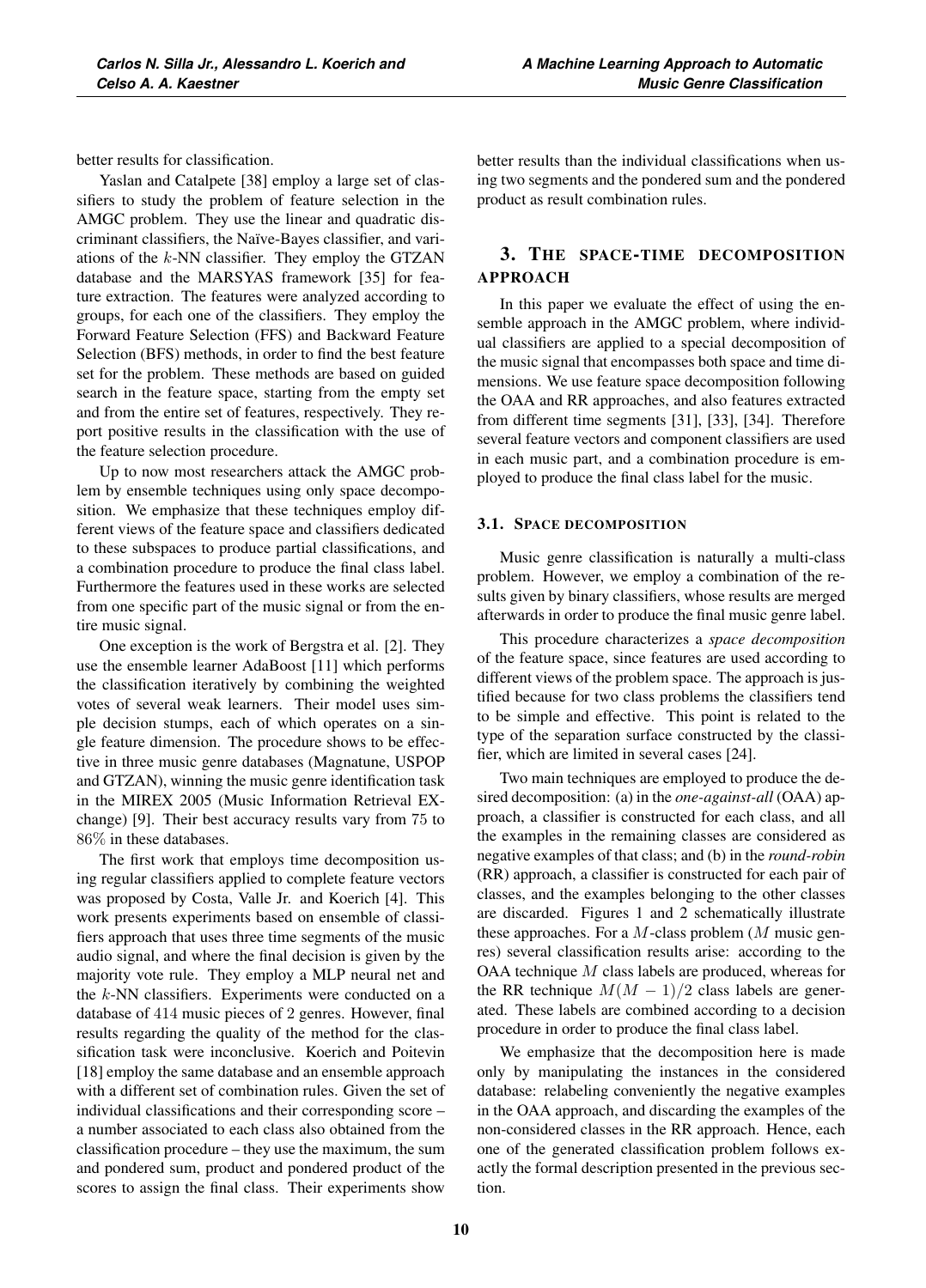

Figure 1. One-Against-All Space Decomposition Approach



Figure 2. Round-Robin Space Decomposition Approach

### 3.2. TIME DECOMPOSITION

An audio record of a music piece is a time-varying signal. The idea behind *time decomposition* is that we can obtain a more adequate representation of the music piece if we consider several time segments of the signal. This procedure aims to better treat the great variation that usually occurs along music pieces, and also permits to compare the discriminative power of the features extracted from different parts of the music.

Figure 3 illustrates this point: it presents the average values of 30 features extracted from different music sub-intervals, obtained over 150 music pieces of the genre Salsa. We emphasize the irregularity of the results, showing that feature values vary depending on the interval from which they were obtained.

If we employ the formal description of the AMGC problem given in the previous section, the time decomposition can be formalized as follows. From the original music signal  $S = \langle s_1, s_2 \dots s_N \rangle$  we obtain different subsignals  $S_{pq}$ . Each sub-signal is simply a projection of S on the interval  $[p, q]$  of samples, or  $S_{pq} = \langle s_p, \dots s_q \rangle$ . In the generic case that uses  $K$  sub-signals, we further



Figure 3. Average values over 150 music pieces of genre Salsa for 30 features extracted from different music sub-intervals

obtain a sequence of feature vectors  $X_1, X_2 \ldots X_K$ . A classifier is applied in each one of these feature vectors, generating the assigned music genres  $\hat{g}_1, \hat{g}_2 \dots \hat{g}_K$ ; then they must be combined to produce the final class assignment, as we will see in the following.

In our case we employ feature vectors extracted from 30-seconds segments from the beginning  $(S_{beg})$ , middle  $(S_{mid})$  and end  $(S_{end})$  parts of the original music signal. The corresponding feature vectors are denoted  $\bar{X}_{beg}$ ,  $\bar{X}_{mid}$  and  $\bar{X}_{end}$ . Figure 4 illustrates the time decomposition process.



Figure 4. Time Decomposition Approach

#### 3.3. THE SET OF EMPLOYED FEATURES

The MARSYAS framework was employed for feature extraction, so we use the same feature set proposed by Tzanetakis and Cook [35]. These features can grouped in three categories: Beat-Related, Timbral Texture and Pitch Related. The Beat-Related features (features 1 to 6) include the relative amplitudes and the beat per minute. The Timbral Texture features (features 7 to 25) account for the means and variance of the spectral centroid, rolloff, flux, the time zero domain crossings, the first 5 Mel Frequency Cepstral Coefficients (MFCC) and low energy. Pitch-Related features (features 26 to 30) include de maximum periods of the pitch peak in the pitch histograms. The final feature vector is 30-dimensional (Beat: 6; Timbral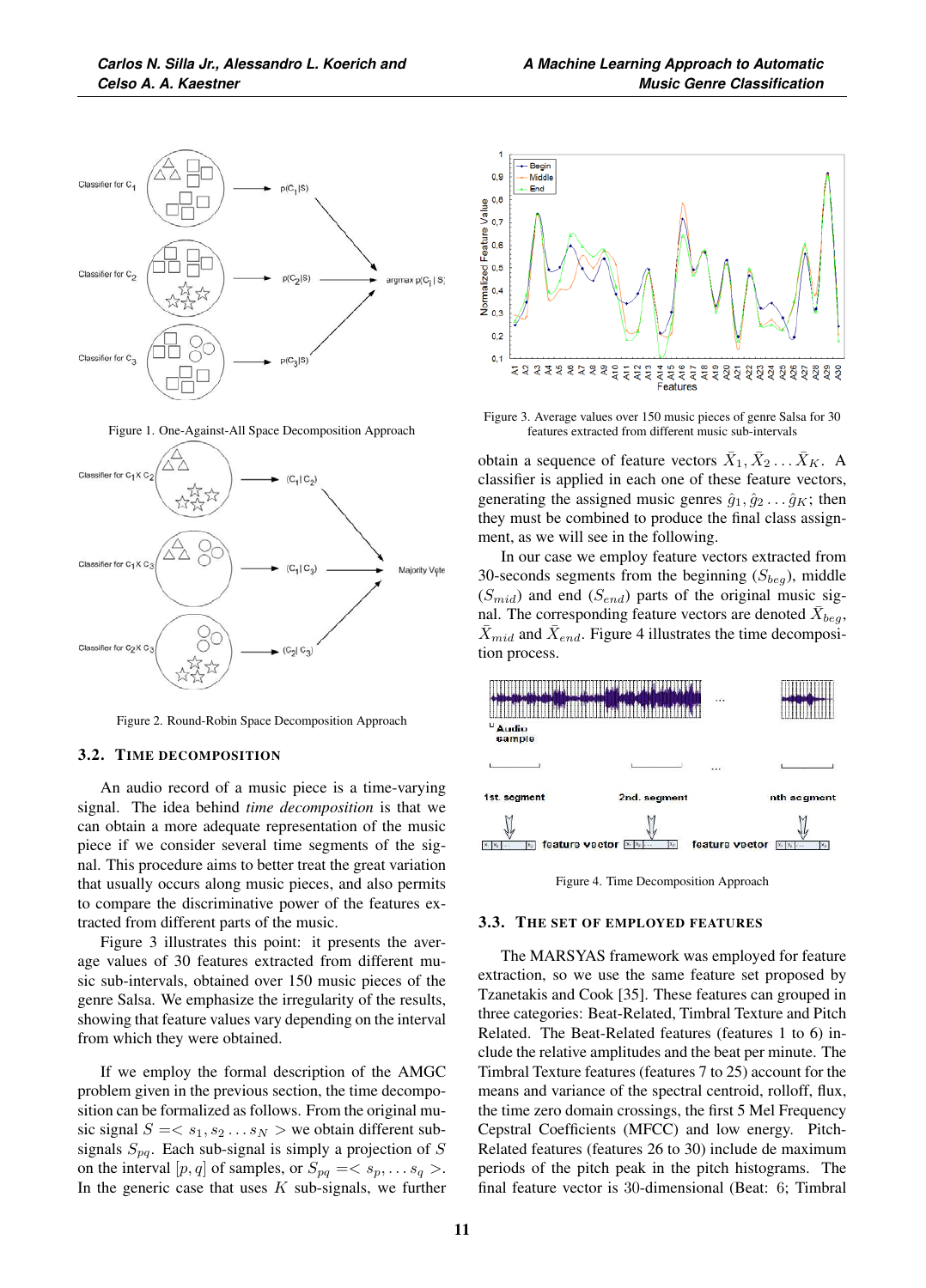Texture: 19; Pitch: 5). For a more detailed description of the features refer to [34] or [35] .

A normalization procedure is applied, in order to homogenize the input data for the classifiers: if  $maxV$  and  $minV$  are the maximum and minimum values that appear in all dataset for a given feature, a value  $V$  is replaced by  $newV$  using the equation

$$
newV = \frac{(V - minV)}{(maxV - minV)}
$$

The final feature vector is outlined in Table 1.

|  |  |  | Table 1. Feature vector description |
|--|--|--|-------------------------------------|
|--|--|--|-------------------------------------|

| Feature #                | Description                                       |
|--------------------------|---------------------------------------------------|
| $\overline{1}$           | Relative amplitude of the first histogram peak    |
| $\overline{2}$           | Relative amplitude of the second histogram peak   |
| $\overline{\mathcal{E}}$ | Ratio between the amplitudes of the second peak   |
|                          | and the first peak                                |
| 4                        | Period of the first peak in bpm                   |
| 5                        | Period of the second peak in bpm                  |
| $\overline{6}$           | Overall histogram sum (beat strength)             |
| 7                        | Spectral centroid mean                            |
| $\overline{8}$           | Spectral rolloff mean                             |
| 9                        | Spectral flow mean                                |
| $\overline{10}$          | Zero crossing rate mean                           |
| $\overline{11}$          | Standard deviation for spectral centroid          |
| $\overline{12}$          | Standard deviation for spectral rolloff           |
| $\overline{13}$          | Standard deviation for spectral flow              |
| $\overline{14}$          | Standard deviation for zero crossing rate         |
| $\overline{15}$          | Low energy                                        |
| $\overline{16}$          | 1 st. MFCC mean                                   |
| $\overline{17}$          | 2 nd. MFCC mean                                   |
| 18                       | 3 rd. MFCC mean                                   |
| $\overline{19}$          | 4 th. MFCC mean                                   |
| $\overline{20}$          | 5 th. MFCC mean                                   |
| $\overline{21}$          | Standard deviation for 1 st. MFCC                 |
| $\overline{22}$          | Standard deviation for 2 nd. MFCC                 |
| 23                       | Standard deviation for 3 rd. MFCC                 |
| $\overline{24}$          | Standard deviation for 4 th. MFCC                 |
| $\overline{25}$          | Standard deviation for 5 th. MFCC                 |
| $\overline{26}$          | The overall sum of the histogram (pitch strength) |
| $\overline{27}$          | Period of the maximum peak of the                 |
|                          | unfolded histogram                                |
| 28                       | Amplitude of maximum peak of the                  |
|                          | folded histogram                                  |
| 29                       | Period of the maximum peak of the                 |
|                          | folded histogram                                  |
| $\overline{30}$          | Pitch interval between the two most prominent     |
|                          | peaks of the folded histogram                     |

We note that the feature vectors are always calculated over intervals; in fact several features like means, variances, and number of peaks, only have meaning if extracted from signal intervals. So they are calculated over S or one of its subintervals  $S_{pa}$ , that is, an aggregate segment obtained from the elementary frames of the music audio signal.

## 3.4. CLASSIFICATION AND COMBINATION DECI-SION PROCEDURES

A large set of standard algorithms for supervised machine learning is used to accomplish the AMGC task. We follow an homogeneous approach, that is, the very same classifier is employed as individual component classifier in each music part. We use the following algorithms [28]: (a) a classic decision tree classifier (J48); (b) the instance-based  $k$ -NN classifier; (c) the Naïve-Bayes classifier (NB), which is based on conditional probabilities and attribute independence; (d) a Multi Layer Perceptron neural network (MLP) with the backpropagation momentum algorithm; and (e) a Support Vector Machine classifier (SVM) with pairwise classification. In order to do all experiments we employ a framework based on the WEKA Datamining Tool [37], with standard parameters.

As previously mentioned, a set of possibly different candidate classes is produced by the individual classifiers. These results can be considered according to space and time decomposition dimensions. The time dimension presents K classification results, and space dimension for a M-class problem produces M (OAA) or  $M(M-1)/2$ (RR) results, as already explained. These partial results must be composed to produce the final class label.

We employ a decision procedure in order to find the final class associated by the ensemble of classifiers. Space decomposition results are combined by the majority vote rule, in the case of the RR approach, and by a rule based on the *a posteriori* probability of the employed classifier, for the OAA approach. Time decomposition results are combined using the majority vote rule.

# 4. SPACE-TIME DECOMPOSITION EX-PERIMENTS AND RESULTS

One common concern in the AMGC problem research is how reliable the obtained experiments and results are, because the way the musical genres are associated to the music pieces in the employed databases. Craft, Wiggins and Crawford [5] raise this question and argue that genre labeling is affected by two major factors: the first one is related to how the composer intended to draw upon different stylistic elements from one or more music genres; the second one is related to the social and cultural background of any participant involved in labeling the database. They conclude that the evaluation of a genre labeling system is highly dependent upon these two factors, and recommend that for the evaluation of genre labeling systems which use individual genres these cultural differences should be eliminated. However, according to McEnnis and Cunningham [26] cultural differences – or social context – should be preserved, because they play an important role in the human subjectiveness associated to the task of assigning musical genres to music pieces. In the work of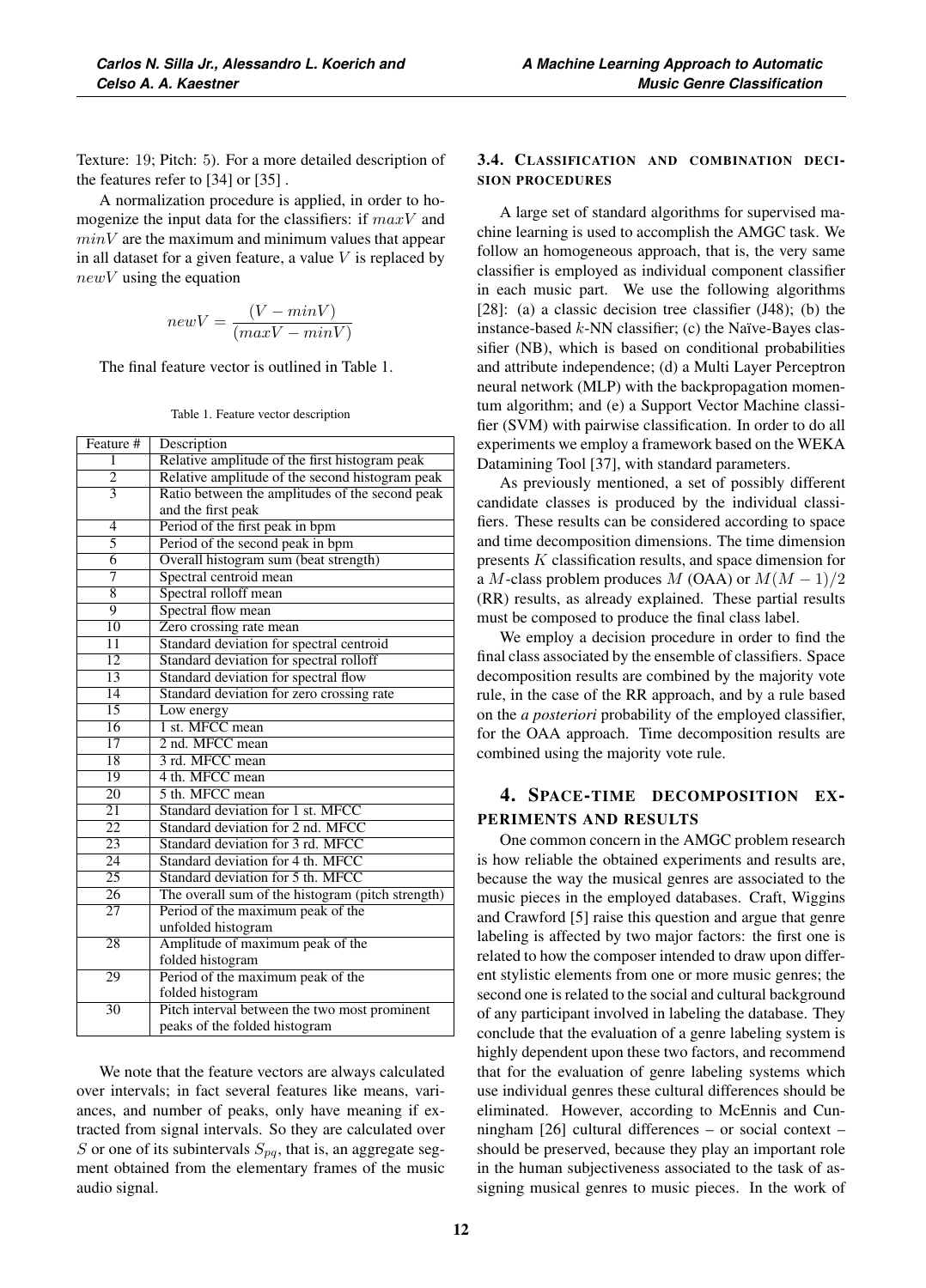|            | $S_{beq}$ |       |           | $S_{mid}$ |            |       | $S_{end}$ |            |       |
|------------|-----------|-------|-----------|-----------|------------|-------|-----------|------------|-------|
| Classifier | BL        | OAA   | <b>RR</b> | BL        | <b>OAA</b> | RR    | BL        | <b>OAA</b> | RR    |
| J48        | 39.60     | 41.56 | 45.96     | 44.44     | 44.56      | 49.93 | 38.80     | 38.42      | 45.53 |
| $3-NN$     | 45.83     | 45.83 | 45.83     | 56.26     | 56.26      | 56.26 | 48.43     | 48.43      | 48.43 |
| MLP        | 53.96     | 52.53 | 55.06     | 56.40     | 53.08      | 54.59 | 48.26     | 51.96      | 51.92 |
| NB         | 44.43     | 42.76 | 44.43     | 47.76     | 45.83      | 47.79 | 39.13     | 37.26      | 39.19 |
| <b>SVM</b> |           | 26.63 | 57.43     |           | 36.82      | 63.50 |           | 28.89      | 54.60 |

Table 2. Accuracy (%) using OAA and RR approaches in the individual segments

McEnnis, McKay and Fujinaga [25] the issue of properly constructing databases that can be useful for other research works is addressed.

Considering these concerns of the research community, and in order to accomplish the desired AMGC task, a new database was constructed: the Latin Music Database (feature vectors available in www.ppgia.pucpr.br/∼silla/lmd/) [31], [32] [33], [34]. This database contains 3,160 MP3 music pieces of 10 different Latin genres, originated from music pieces of 543 artists.

In this database music genre assignment was manually made by a group of human experts, based on the human perception of how each music is danced. The genre labeling was performed by two professional teachers with over 10 years of experience in teaching ballroom Latin and Brazilian dances. The professionals made a first selection of the music they considered to be relevant to a specific genre regarding the way it is danced; the project team did a second verification in order to avoid mistakes. The professionals classified around 300 music pieces per month, and the development of the complete database took around one year.

In order to verify the application of our proposal in the AMGC problem an extensive set of tests were conducted. We consider two main goals: (a) to verify if feature vectors extracted from different parts of the audio signal have similar discriminant power in the AMGC task; and (b) to verify if the proposed ensemble approach, encompassing space and time decompositions, provides better results than classifiers applied to a single feature vector extracted from the music audio signal. Our primary evaluation measure is the classification accuracy, that is, the average number of correctly classified music pieces.

The experiments were carried out on stratified training, validation and test datasets. In order to deal with balanced classes, 300 different song tracks from each genre were randomly selected. In the experiments we use a tenfold cross-validation procedure, that is, the presented results are obtained from 10 randomly independent experiment repetitions.

For time decomposition we use three time segments of 30 seconds each, extracted from the beginning, middle and end parts of each music piece. We note that 30-seconds are equivalent to 1,153 frames in a MP3 file. According to the explained formalism we have, for a music signal composed of N samples:  $S_{beg} = \langle s_1, \ldots s_{1,153} \rangle$ ,<br>  $S_{mid} = \langle s_{(N)1,500}, \ldots s_{(N)1,1,652} \rangle$  and  $S_{mid} = \langle s_{(\frac{N}{3})+500}, \ldots s_{(\frac{N}{3})+1,653} \rangle$  and<br>S<sub>1</sub> =  $\langle s_{\frac{N}{3}}, \ldots s_{\frac{N}{3}} \rangle$  and  $S_{end} = \langle s_{N-1,153-300}, \dots s_{N-300} \rangle$ . An empiric displacement of 300 sample frames was employed in order to discard the final part of the music, which is usually constituted by silence or noise.

Table 2 presents the results for each classifier in the segments  $S_{beg}$ ,  $S_{mid}$  and  $S_{end}$  for the OAA and RR approaches. Column BL stands for *baseline*, and shows the results for the indicated classifier without space decomposition. As the SVM classifier was employed as default for the RR approach, in this case the results for the BL column were omitted.

The following analysis can be done on the results shown in Table 2: (a) for the J48 classifier the RR approach increases accuracy, but for the OAA approach the increment is not significative; (b) the 3-NN classifier presents the same results for every segment, but they vary according to the adopted strategy; (c) for the MLP classifier the decomposition strategies increase accuracy in the beginning segment for RR, and in the end segment for OAA and RR; (d) for the NB classifier the approaches did not increase significantly the classification performance; and (e) the SVM classifier presents not only the best classification results, when using RR, but also the worst one in every segment when employing the OAA approach. A global view shows that the RR approach surpasses the OAA approach for most classifiers; the only exception is the case MLP for  $S_{mid}$ .

Table 3 presents the results for the space-time ensemble decomposition strategy in comparison with the space decomposition strategy applied to the entire music piece. In this table the TD (Time Decomposition) column indicate values obtained without space decomposition, but using time decomposition with the majority vote rule. The column BL (Baseline) stands for the application of the classifier in the entire music piece with no decompositions.

Results in Table 3 show that for the entire music piece the use of the RR strategy increases classification accuracy of any classifier regardless the baseline, whereas the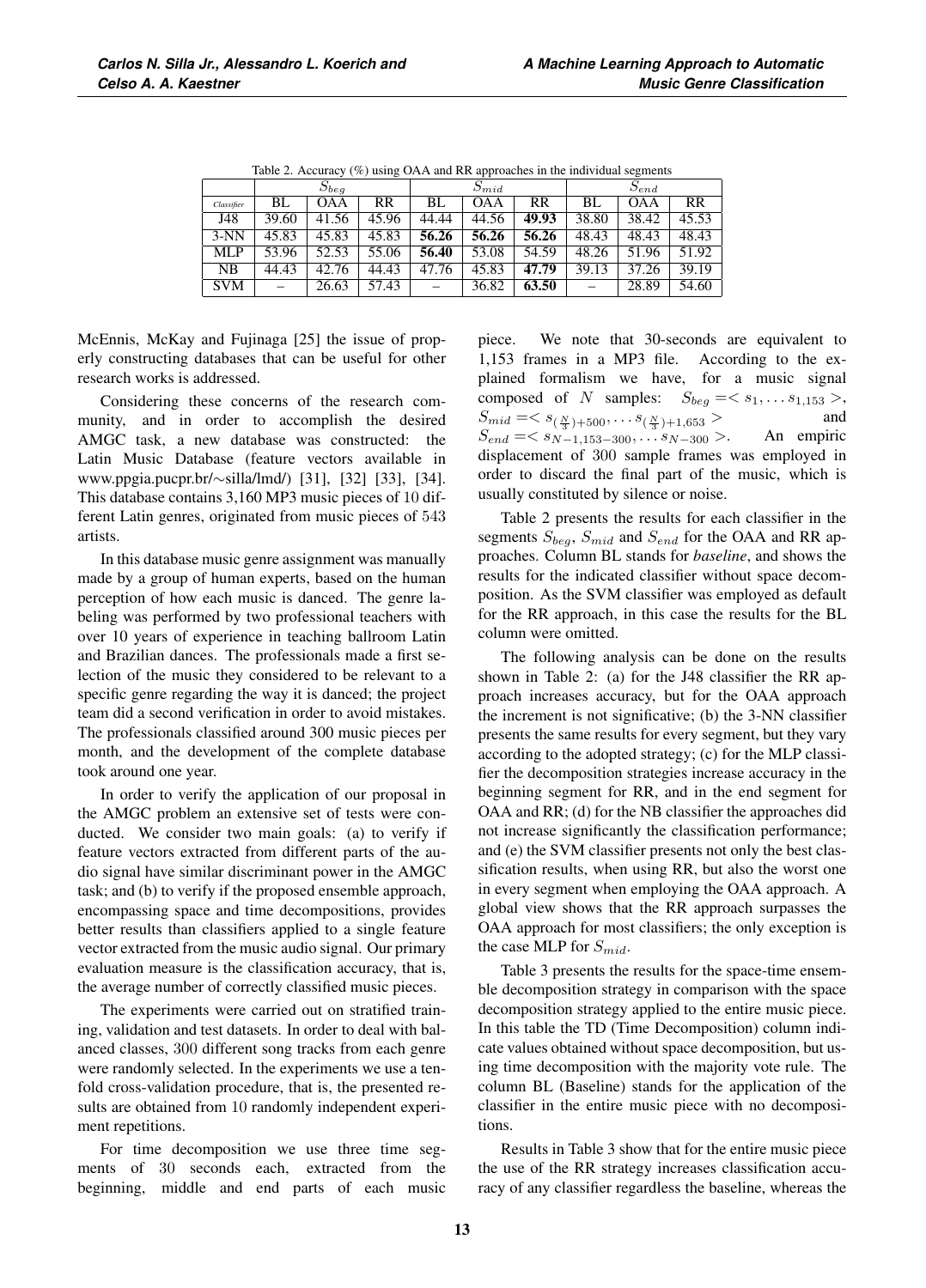|            |       | Space-time Ensembles |           | <b>Entire Music</b> |            |           |  |
|------------|-------|----------------------|-----------|---------------------|------------|-----------|--|
| Classifier | TD    | <b>OAA</b>           | <b>RR</b> | BL                  | <b>OAA</b> | <b>RR</b> |  |
| J48        | 47.33 | 49.63                | 54.06     | 44.20               | 43.79      | 50.63     |  |
| $3-NN$     | 60.46 | 59.96                | 61.12     | 57.96               | 57.96      | 59.93     |  |
| MLP        | 59.43 | 61.03                | 59.79     | 56.46               | 58.76      | 57.86     |  |
| <b>NB</b>  | 46.03 | 43.43                | 47.19     | 48.00               | 45.96      | 48.16     |  |
| <b>SVM</b> |       | 30.79                | 65.06     |                     | 37.46      | 63.40     |  |

Table 3. Accuracy (%) using space–time decomposition versus entire music piece

OAA strategy presents superior results only for the MLP neural net classifier. When comparing the global results for the entire music piece, the RR strategy results overcome the OAA strategy in most cases.

In the case of using combined space-time decomposition, both OAA and RR strategies marginally increase classification accuracy. When comparing the entire music with space-time decomposition the results are similar of the ones in the previous experiments: for J48, 3-NN and MLP in all cases the decomposition results are better; for NB the results are inconclusive; and for SVM the results are superior only for the RR strategy. The best overall result is achieved using SVM with space-time decomposition and the RR approach.

# 5. FEATURE SELECTION AND RELATED EXPERIMENTS

The feature selection (FS) task is the selection of a proper subset of original feature set, in order to simplify and reduce the preprocessing and classification steps, but assuring the same or upper final classification accuracy [3], [6].

The feature selection methods are often classified in two groups: the filter approach and the wrapper approach [29]. In the filter approach the feature selection process is carried out before the use of any recognition algorithm, as a preprocessing step. In the wrapper approach the pattern recognition algorithm is used as a sub-routine of the system to evaluate the generated solutions.

In our system we employ several feature vectors, according to space and time decompositions. The feature selection procedure is employed in the different time segment vectors, allowing us to compare the relative importance and/or discriminative power of each feature according to their time origin. Another goal is to verify how the results obtained with the ensemble-based method are affected by the features selected from the component segments.

The employed feature selection procedure is based on the genetic algorithm (GA) paradigm and uses the wrapper approach. Individuals – chromosomes in the GA paradigm – are  $F$ -dimensional binary vectors, where

 $F$  is the maximum feature vector size; in our case we have  $F = 30$ , the number of features extracted by the MARSYAS framework.

The GA general procedure can be summarized as follows [34]:

- 1. each individual works as a binary mask for the associated feature vector;
- 2. an initial assignment is randomly generated: a value 1 indicates that the corresponding feature must be used, and 0 that it must be discarded;
- 3. a classifier is trained using only the selected features;
- 4. the generated classification structure is applied to a validation set to determine the fitness value of this individual;
- 5. we proceed elitism to conserve the best individuals; crossover and mutation operators are applied in order to obtain the next generation; and
- 6. steps 3 to 5 are repeated until the stopping criteria is attained.

In our feature selection procedure each generation is composed of 50 individuals, and the evolution process ends when it converges – no significant change occurs in successive generations – or when a fixed max number of generations is achieved.

Tables 4, 5 and 6 present the results obtained with the feature selection procedure applied to the beginning, middle and end music segments, respectively [34]. In these tables the classifier is indicated in the first column; the second column presents a baseline (BL) result, which is obtained applying the corresponding classifier directly to the complete feature vector obtained from the MARSYAS framework; columns 3 and 4 show the results for OAA and RR space decomposition approaches without feature selection; columns FS, FSOAA and FSRR show the corresponding results with the feature selection procedure.

Table 4. Classification accuracy (%) using space decomposition for the beginning segment of the music  $(S_{beg})$ 

| Classifier | BL.   | <b>OAA</b> | RR.   | FS    | <b>FSOAA</b> | <b>FSRR</b> |
|------------|-------|------------|-------|-------|--------------|-------------|
| J48        | 39.60 | 41.56      | 45.96 | 44.70 | 43.52        | 48.53       |
| $3-NN$     | 45.83 | 45.83      | 45.83 | 51.19 | 51.73        | 53.36       |
| MLP        | 53.96 | 52.53      | 55.06 | 52.73 | 53.99        | 54.13       |
| <b>NB</b>  | 44.43 | 42.76      | 44.43 | 45.43 | 43.46        | 45.39       |
| <b>SVM</b> |       | 23.63      | 57.43 |       | 26.16        | 57.13       |

Analyzing these results for each classifier we can outline the following conclusions: (a) for J48 and 3-NN the feature selection method with the RR space-time decomposition approach produces better accuracy than the other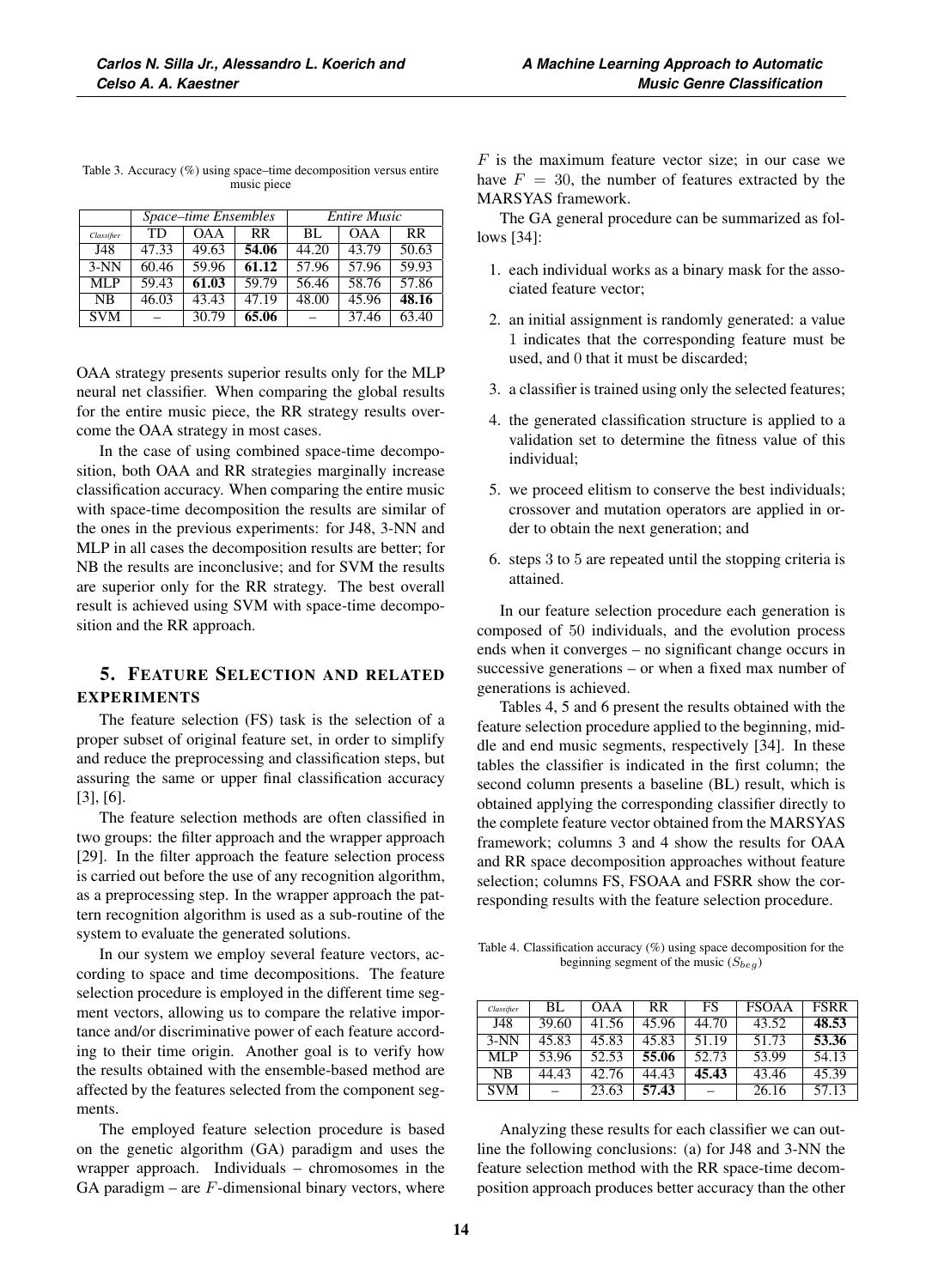| Classifier     | BL.   | <b>OAA</b> | RR    | FS    | <b>FSOAA</b> | <b>FSRR</b> |
|----------------|-------|------------|-------|-------|--------------|-------------|
| J48            | 44.44 | 44.56      | 49.93 | 45.76 | 45.09        | 50.86       |
| $3-NN$         | 56.26 | 56.26      | 56.26 | 60.02 | 60.95        | 62.55       |
| MLP            | 56.40 | 53.08      | 54.59 | 54.73 | 54.76        | 49.76       |
| N <sub>R</sub> | 47.76 | 45.83      | 47.79 | 50.09 | 48.79        | 50.69       |
| <b>SVM</b>     |       | 38.62      | 63.50 |       | 32.86        | 59.70       |

Table 5. Classification accuracy (%) using space decomposition for the middle segment of the music  $(S_{mid})$ 

Table 6. Classification accuracy (%) using space decomposition for the end segment of the music  $(S_{end})$ 

| Classifier | BL.   | <b>OAA</b> | <b>RR</b> | FS    | <b>FSOAA</b> | <b>FSRR</b> |
|------------|-------|------------|-----------|-------|--------------|-------------|
| J48        | 38.80 | 38.42      | 45.53     | 38.73 | 38.99        | 45.86       |
| $3-NN$     | 48.43 | 48.43      | 48.43     | 51.11 | 51.10        | 53.49       |
| MLP        | 48.26 | 51.96      | 51.92     | 47.86 | 50.53        | 49.64       |
| NB         | 39.13 | 37.26      | 39.19     | 39.66 | 37.63        | 39.59       |
| <b>SVM</b> |       | 28.89      | 54.60     |       | 28.22        | 55.33       |

options; (b) for the MLP classifier feature selection seems to be ineffective: best results are obtained with the complete feature set; (c) for the NB classifier the FS produces the better results without space decomposition in  $S_{beg}$  and  $S_{end}$ , and with the RR approach in  $S_{mid}$ ; (d) for the SVM classifier the best results arrive with the use of the RR approach, and FS increase accuracy only in the  $S_{end}$  segment. This classifier also presents the best overall result: using the RR space decomposition in  $S_{mid}$  without feature selection.

In order to consider the ensemble approach with time decomposition, Table 7 presents the results of the conducted experiments using space and time decompositions, for OAA and RR approaches, with and without feature selection. We emphasize that this table encompasses three time segments  $S_{beq}$ ,  $S_{mid}$  and  $S_{end}$ , merged according to the already described combination procedure.

Table 7. Classification accuracy (%) using global space–time decompositions

| Classifier | BL.   | <b>OAA</b> | <b>RR</b> | FS    | <b>FSOAA</b> | <b>FSRR</b> |
|------------|-------|------------|-----------|-------|--------------|-------------|
| J48        | 47.33 | 49.63      | 54.06     | 50.10 | 50.03        | 55.46       |
| $3-NN$     | 60.46 | 59.96      | 61.12     | 63.20 | 62.77        | 64.10       |
| MLP        | 59.43 | 61.03      | 59.79     | 59.30 | 60.96        | 56.86       |
| NB         | 46.03 | 43.43      | 47.19     | 47.10 | 44.96        | 49.79       |
| <b>SVM</b> |       | 30.79      | 65.06     |       | 29.47        | 63.03       |

Summarizing the results in Table 7, we conclude that the FSRR method improves classification accuracy for the classifiers J48, 3-NN and NB. Also, OAA and FSOAA methods present similar results for the MLP classifier, and only for the SVM classifier the best result is obtained without FS.

These results – and also the previous ones obtained in the individual segments – indicate that space decomposition and feature selection are more effective for classifiers that produce simple separation surfaces between classes, like J48, 3-NN and NB, in contrast with the results obtained for the MLP and SVM classifiers, which can produce complex separation surfaces. This situation corroborates our initial hypothesis related to the use of space decomposition strategies.

As already mentioned, we also want to analyze if different features have the same importance according to their time origin. Table 8 shows a schematic map indicating the features selected in each time segment by our FS procedure. In this table we employ a binary BME mask – for (B)eginning, (M)iddle and (E)nd time segments – where 1 indicates that the feature was selected in the corresponding time segment, and 0 otherwise.

Table 8. Selected features in each time segment (BME mask)

| Feature         | $3-NN$           | $\overline{J48}$ | <b>MLP</b>       | $\overline{\text{NB}}$ | <b>SVM</b>       | $_{\#}$         |
|-----------------|------------------|------------------|------------------|------------------------|------------------|-----------------|
| $\overline{1}$  | $\overline{000}$ | 001              | $\overline{010}$ | 101                    | $\overline{111}$ | 7               |
| $\overline{2}$  | $\overline{000}$ | 000              | $\overline{010}$ | $\overline{010}$       | $\overline{011}$ | $\overline{4}$  |
| $\overline{3}$  | $\overline{000}$ | $\overline{001}$ | 010              | $\overline{011}$       | 000              | $\overline{4}$  |
| $\overline{4}$  | $\overline{000}$ | $\overline{111}$ | $\overline{010}$ | 111                    | $\overline{001}$ | 8               |
| 5               | $\overline{000}$ | $\overline{000}$ | 110              | 101                    | 100              | $\overline{5}$  |
| $\overline{6}$  | $\overline{111}$ | 101              | $\overline{111}$ | $\overline{111}$       | 110              | $\overline{13}$ |
| 7               | $\overline{011}$ | 110              | 110              | $\overline{000}$       | 100              | 7               |
| $\overline{8}$  | $\overline{001}$ | $\overline{111}$ | 110              | 000                    | $\overline{111}$ | 9               |
| $\overline{9}$  | $\overline{111}$ | $\overline{111}$ | $\overline{111}$ | $\overline{111}$       | $\overline{111}$ | $\overline{15}$ |
| 10              | 110              | $\overline{011}$ | $\overline{111}$ | $\overline{111}$       | $\overline{111}$ | 13              |
| $\overline{11}$ | 100              | $\overline{001}$ | $\overline{111}$ | $\overline{001}$       | 110              | $\overline{8}$  |
| $\overline{12}$ | $\overline{011}$ | $\overline{010}$ | $\overline{111}$ | $\overline{011}$       | $\overline{111}$ | $\overline{11}$ |
| $\overline{13}$ | $\overline{111}$ | $\overline{011}$ | 111              | $\overline{111}$       | $\overline{111}$ | $\overline{14}$ |
| $\overline{14}$ | $\overline{001}$ | $\overline{010}$ | $\overline{101}$ | 000                    | $\overline{011}$ | $\overline{6}$  |
| 15              | $\overline{011}$ | 111              | 111              | $\overline{111}$       | $\overline{111}$ | 14              |
| $\overline{16}$ | $\overline{111}$ | $\overline{111}$ | $\overline{111}$ | $\overline{111}$       | $\overline{111}$ | $\overline{15}$ |
| $\overline{17}$ | $\overline{111}$ | $\overline{100}$ | $\overline{111}$ | $\overline{111}$       | $\overline{111}$ | $\overline{13}$ |
| 18              | $\overline{111}$ | $\overline{111}$ | $\overline{111}$ | $\overline{111}$       | $\overline{111}$ | $\overline{15}$ |
| 19              | $\overline{111}$ | $\overline{010}$ | $\overline{111}$ | $\overline{111}$       | $\overline{111}$ | 13              |
| 20              | 011              | 010              | 110              | 101                    | 101              | 9               |
| $\overline{21}$ | $\overline{111}$ | $\overline{111}$ | 111              | 101                    | $\overline{111}$ | $\overline{14}$ |
| $\overline{22}$ | $\overline{111}$ | 110              | $\overline{111}$ | $\overline{111}$       | $\overline{111}$ | $\overline{14}$ |
| 23              | 111              | $\overline{111}$ | 111              | 100                    | $\overline{111}$ | 13              |
| $\overline{24}$ | $\overline{011}$ | $\overline{000}$ | $\overline{111}$ | $\overline{001}$       | $\overline{011}$ | $\overline{8}$  |
| $\overline{25}$ | $\overline{111}$ | $\overline{011}$ | $\overline{101}$ | $\overline{111}$       | $\overline{111}$ | $\overline{13}$ |
| 26              | 000              | 010              | 100              | $\overline{111}$       | $\overline{111}$ | 8               |
| $\overline{27}$ | $\overline{000}$ | $\overline{111}$ | $\overline{000}$ | 101                    | 101              | 7               |
| $\overline{28}$ | $\overline{111}$ | $\overline{111}$ | $\overline{011}$ | $\overline{111}$       | $\overline{111}$ | $\overline{14}$ |
| 29              | 000              | 100              | 000              | $\overline{000}$       | 101              | $\overline{3}$  |
| $\overline{30}$ | 000              | $\overline{011}$ | $\overline{000}$ | 111                    | $\overline{000}$ | $\overline{5}$  |

Several conclusions can be draw from Table 8. The last column in this table indicates how many times the corresponding feature was selected in the experiments (max 15 selections). Although different features can have different importance according to the classifier, we argue that this counting gives a global idea of the discrimina-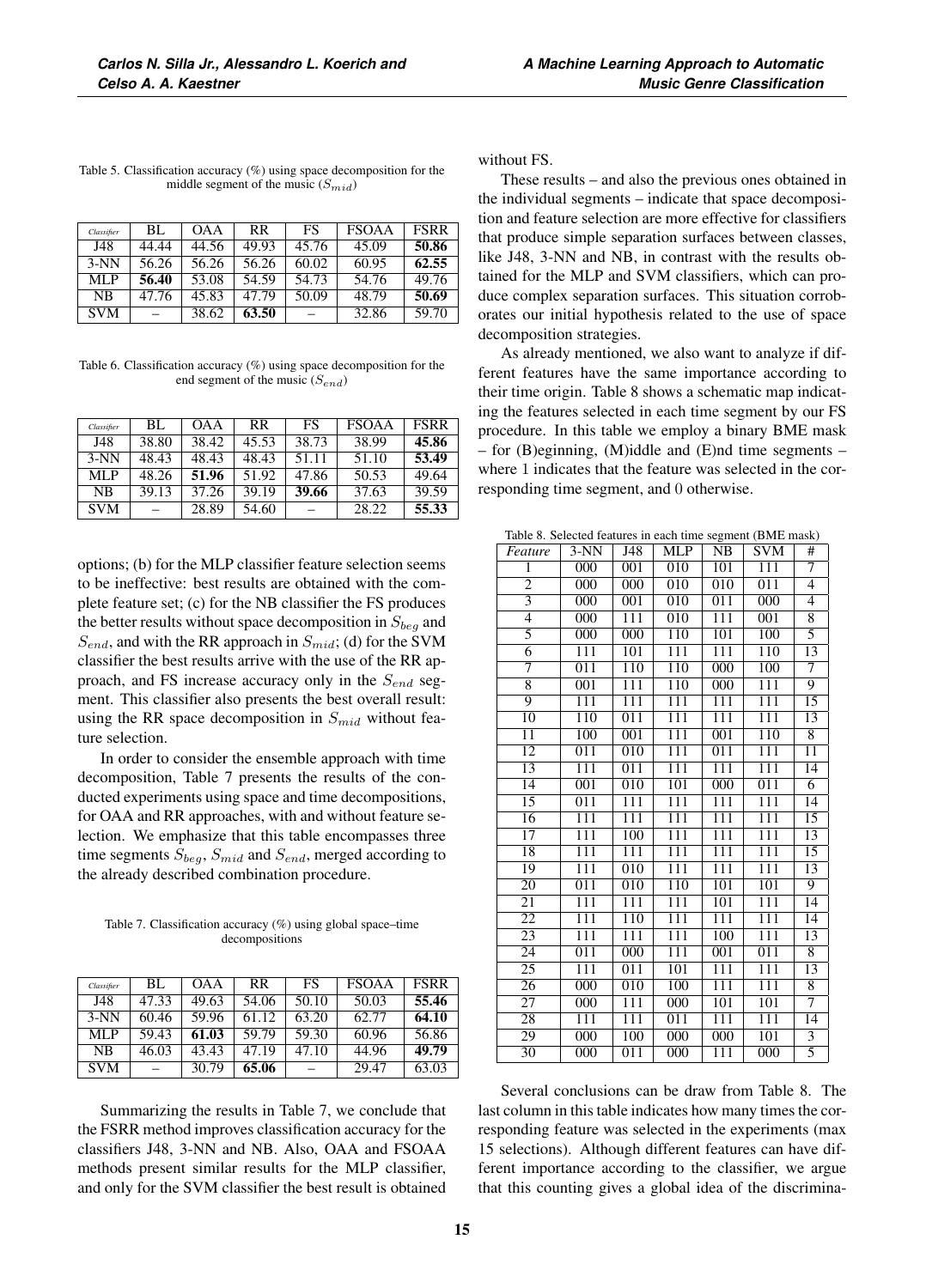tive power of each feature. For example, features 6, 9, 10, 13, 15, 16, 17, 18, 13, 21, 22, 23, 25 and 28 are highly selected, so they are important for music genre classification. For more discussion, see [31], [33] and [34]. We remember that features 1 to 6 are Beat related, 7 to 25 are related to Timbral Texture, and 26 to 30 are Pitch related.

# 6. CONCLUSIONS

In this paper we present a novel approach to the Music Genre Classification Problem, which is based on ensemble approach and the decomposition of the music signal according to space and time dimensions. Feature vectors are selected from different time segments of the beginning, middle and end parts of the music; in order to apply simple but effective classifiers, space decomposition strategies based on the One-Against-All and Round-Robin approaches were used. From the set of partial classification results originated from these views of the problem space, an unique final classification label is provided. A large brand of classical categorization algorithms were employed in the individual segments, and an heuristic combination procedure was used to produce the final music genre label.

In order to evaluate the proposal we have conducted a extensive set of experiments in a relatively large database – the Latin Music Database, with more than 3,000 music pieces from 10 music genres – specially constructed for this research project. This database was methodically constructed and is open to new research projects in the area.

Several conclusions can be inferred from the obtained results. Firstly, we conclude that the use of the initial 30-second segment of the beginning of the music piece – which is the most frequent strategy used up to now to obtain the music feature vector – is not adequate: our test results show that the middle part is better than the initial or the end parts of the music signal for feature extraction (Table 2). We believe that this phenomena occurs because this middle part the music signal is more stable and more compatible with the corresponding music genre than the others. In fact, results obtained using the middle segment are similar to the ones using the complete music signal; in the latter case, however, the processing time is higher, since there is an obvious relation between the length of the time interval used for feature extraction and the computational complexity of the corresponding extraction procedure.

Secondly, we conclude that the use of three time segments and the ensemble of classifiers approach provide better results in accuracy for the AMGC task than the ones obtained from the individual segments (Table 3). This result is in accordance with the conclusions of Li, Ogihara and Li [21], who state that specific approaches must be used for labeling different music genres when some hierarchical classification is considered. So, we believe that our space-time decomposition scheme provides better classification results. Unfortunately a direct comparison with the results of Tzanetakis and Cook [35], or the ones of Li, Ogihara and Li [21] is not possible because the GTZAN database provides only the feature values for the initial 30-second segment of the music pieces. Our temporal approach also differs from the one employed by Bergstra et al. [2], that initially uses simple decision stumps applied individually to each feature, and then feature selection and classification in parallel using AdaBoost.

In third place we can analyze the results concerning the space decomposition approaches. As already mentioned, the use of a set of binary classifiers is adequate in problems that present complex class separation surfaces. In general our results show that the RR approach presents superior results regarding the OAA approach (Tables 2 and 3). We justify this fact using the same explanation: in RR individual instances are eliminated – in comparison with the relabeling in the OAA approach – so the construction of the separation surface by the classification algorithm is simplified. Our best classification accuracy result was obtained with the SVM classifier and space-time decomposition according to the RR approach.

We also evaluate the effect of using a feature selection procedure in the AMGC problem. Our FS procedure is based on the genetic algorithm paradigm. Each individual works as a mask that selects the set of features to be used for classification. The fitness of the individuals is based on the classification performance according to the wrapper approach. Classical genetic operations (crossover, mutation, elitism) are applied until a stopping criteria is attained.

The results achieved with FS show that this procedure is effective for J48, k-NN and Naïve-Bayes classifiers; for MLP and SVM the FS procedure does not increases classification accuracy (Tables 4, 5, 6 and 7); these results are compatible with the ones presented in [38]. We note that using a reduced set of features implies a smaller processing time; this is an important issue in practical applications, where a compromise between accuracy and efficiency must be achieved.

We also note that the features have different importance in the classification, according to their music segment origin (Table 8). It can be seen, however, that some features are present in almost every selection, showing that they have a strong discriminative power in the classification task.

In summary, the use of space-time decomposition and the ensemble of classifiers approach provide better accuracy for music genre labeling than the use of individual segments – initial, middle and end parts – of the music signal, even when the classifier is trained with the whole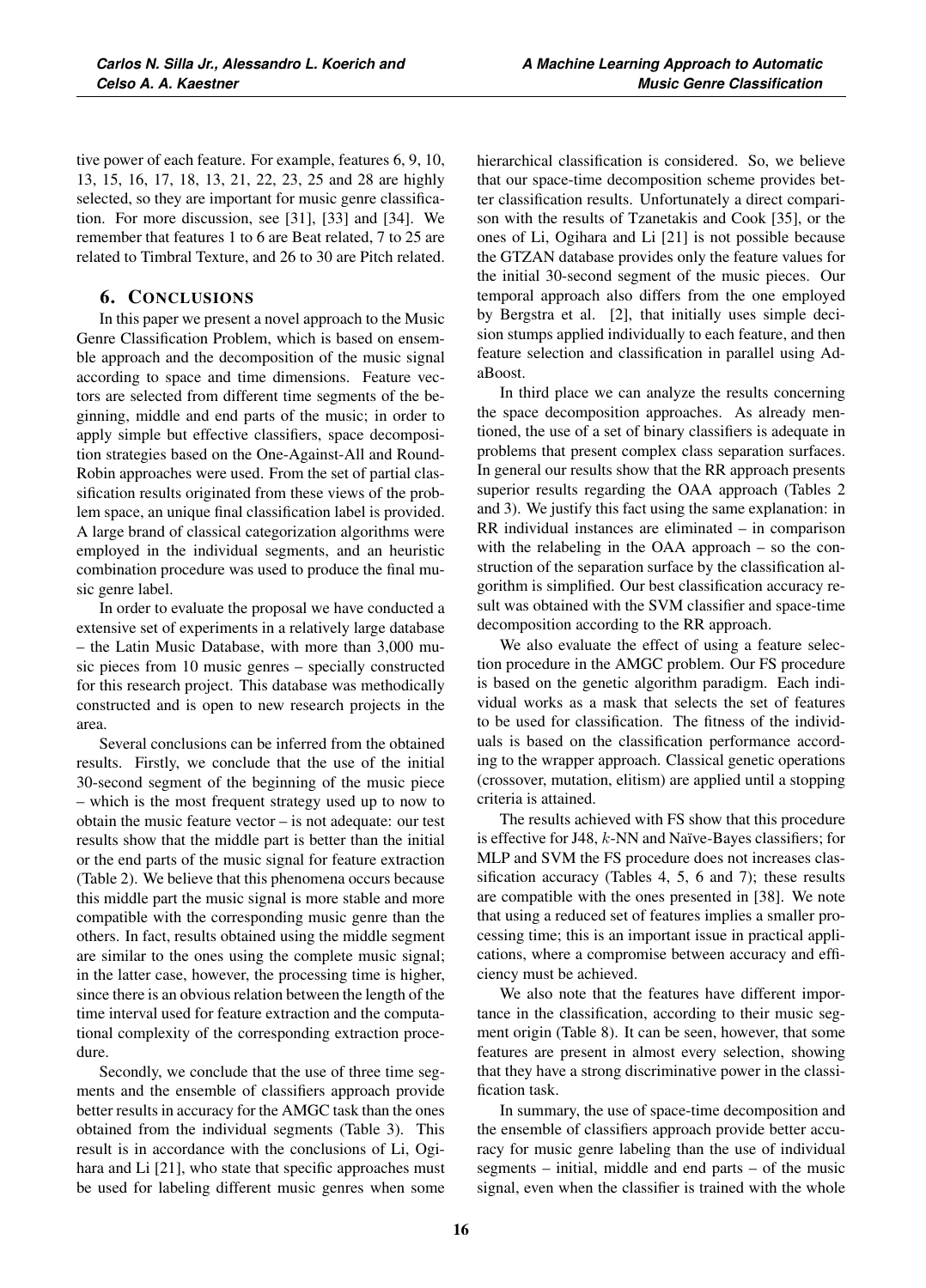music signal. Also, our approach represents an interesting trade-off between computational effort and classification accuracy, an important issue in practical applications. Indeed, the origin, number and duration of the time segments, the set of discriminative features, and the use of an adequate space decomposition strategy still remain open questions for the AMGC problem.

We intend to improve our proposal in order to increase classification accuracy, by adding a second layer of binary classifiers to deal with classes and/or partial state space views that present higher confusion.

## **REFERENCES**

- [1] J.J. Aucouturier; F. Pachet. Representing musical genre: a state of the art. *Journal of New Music Research*, 32(1):83–93, 2003.
- [2] J. Bergstra; N. Casagrande; D. Erhan; D. Eck; B. Kégl. Aggregate features and ADABOOST for music classification. *Machine Learning*, 65(2-3):473– 484, 2006.
- [3] A. Blum; P. Langley. Selection of relevant features and examples in Machine Learning. *Artificial Intelligence*, 97(1-2):245–271, 1997.
- [4] C.H.L. Costa; J. D. Valle Jr; A.L. Koerich. Automatic classification of audio data. *IEEE International Conference on Systems, Man, and Cybernetics*, pages 562–567, 2004.
- [5] A.J.D. Craft; G.A. Wiggins; T. Crawford. How many beans make five? the consensus problem in Music Genre Classification and a new evaluation method for single genre categorization systems. *Proceedings of the 8th International Conference on Music Information Retrieval*, Vienna, Austria, pages 73–76, 2007.
- [6] M. Dash; H. Liu. Feature selection for classification. *Intelligent Data Analysis*, 1(1-4):131–156, 1997.
- [7] T.G. Dietterich. Ensemble methods in Machine Learning. *Proceedings of the 1st. International Workshop on Multiple Classifier System*, Lecture Notes in Computer Science, 1857:1–15, 2000.
- [8] J.S. Downie; S.J. Cunningham. Toward a theory of music information retrieval queries: system design implications. *Proceedings of the 3rd International Conference on Music Information Retrieval*, pages 299–300, 2002.
- [9] J.S. Downie. The Music Information Retrieval Evaluation eXchange (MIREX). *D-Lib Magazine*, 12(12), 2006.
- [10] R. Fiebrink; I. Fujinaga. Feature selection pitfalls and music classification. *Proceedings of the 7th International Conference on Music Information Retrieval*, Victoria, Canada, pages 340–341, 2006.
- [11] Y. Freund; R. E. Schapire. A decision-theoretic generalization of on-line learning and an application to boosting. *Journal of Computer and System Sciences*, 55(1):119–139, 1997.
- [12] J. Fürnkranz. Pairwise Classification as an ensemble technique. *Proceedings of the 13th European Conference on Machine Learning*, Helsinki, Finland, pages 97–110, 2002.
- [13] M. Grimaldi; P. Cunningham; A. Kokaram. A wavelet packet representation of audio signals for music genre classification using different ensemble and feature selection techniques. *Proceedings of the 5th ACM SIGMM International Workshop on Multimedia Information Retrieval*, ACM Press, pages 102–108, 2003.
- [14] M. Grimaldi; P. Cunningham; A. Kokaram. An evaluation of alternative feature selection strategies and ensemble techniques for classifying music. *Workshop on Multimedia Discovery and Mining*, 14th European Conference on Machine Learning, 7th European Conference on Principles and Practice of Knowledge Discovery in Databases, Dubrovnik, Croatia, 2003.
- [15] S. Hacker. *MP3: The Definitive Guide*. O'Reilly Publishers, 2000.
- [16] T.K. Ho. Nearest neighbors in random subspaces. *Advances in Pattern Recognition, Joint IAPR International Workshops SSPR and SPR*, Lecture Notes in Computer Science, 1451:640–648, 1998.
- [17] J. Kittler; M. Hatef; R.P.W. Duin; and J. Matas. On Combining Classifiers. *IEEE Transactions on Pattern Analysis and Machine Intelligence*, 20(3):226– 239, 1998.
- [18] A.L. Koerich; C. Poitevin. Combination of homogenuous classifiers for musical genre classification. *IEEE International Conference on Systems, Man and Cybernetics*, IEEE Press, Hawaii, USA, pages 554–559, 2005.
- [19] K. Kosina. *Music Genre Recognition*. MSc. Dissertation, Fachschule Hagenberg, June 2002.